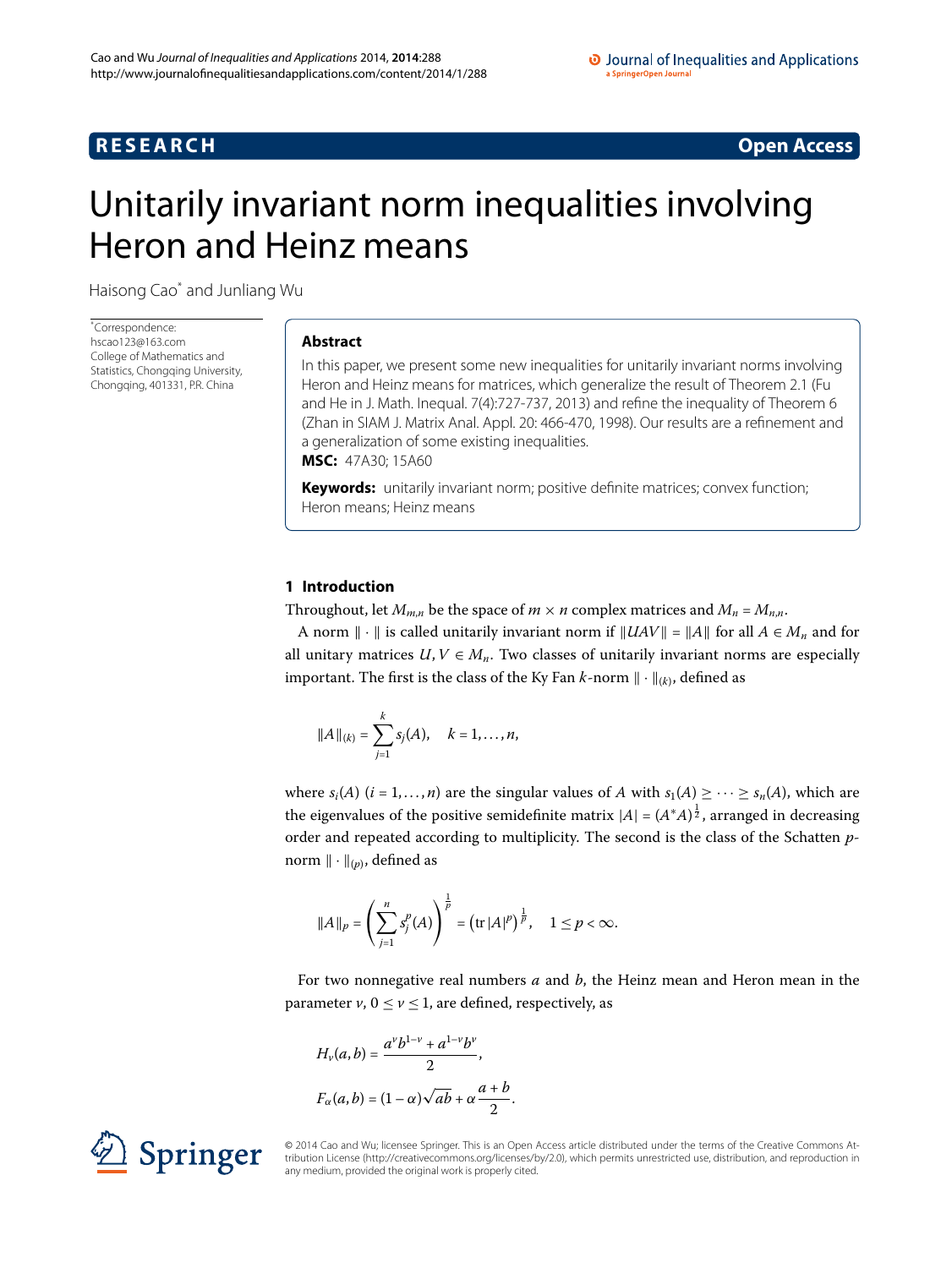Note that  $H_0(a, b) = H_1(a, b) = \frac{a+b}{2}$  (the arithmetic mean of *a* and *b*) and  $H_{\frac{1}{2}}(a, b) = \sqrt{ab}$ (the geometric mean of *a* and *b*). It is easy to see that as a function of *v*,  $H_v(a, b)$  is convex, attains its minimum at  $\nu = \frac{1}{2}$ , and attains its maximum at  $\nu = 0$  and  $\nu = 1$ .

The operator version of the Heinz mean [[\]](#page-6-0) asserts that if *A*, *B* and *X* are operators on a complex separable Hilbert space such that *A* and *B* are positive, then for every unitarily invariant norm  $\| \cdot \|$ , the function  $g(v) = \|A^v X B^{1-v} + A^{1-v} X B^v \|$  is convex on [0,1], attains its minimum at  $v = \frac{1}{2}$ , and attains its maximum at  $v = 0$  and  $v = 1$ . Moreover, the operator version of the Heron mean [2[\]](#page-6-1) asserts that  $f(\alpha) = ||(1 - \alpha)A^{\frac{1}{2}}XB^{\frac{1}{2}} + \alpha(\frac{AX+XB}{2})||$ .

Let  $A, B, X \in M_n$ ,  $A, B$  are positive definite, Kaur and Singh [2[\]](#page-6-1) have proved the following inequalities for any unitarily invariant norm  $\|\cdot\|$ :

<span id="page-1-1"></span><span id="page-1-0"></span>
$$
\frac{1}{2} \|A^{\nu}XB^{1-\nu} + A^{1-\nu}XB^{\nu}\| \le \left\| (1-\alpha)A^{\frac{1}{2}}XB^{\frac{1}{2}} + \alpha\left(\frac{AX+XB}{2}\right) \right\| \tag{1.1}
$$

and

<span id="page-1-4"></span>
$$
\left\|A^{\frac{1}{2}}XB^{\frac{1}{2}}\right\| \le \frac{1}{2}\left\|A^{\frac{2}{3}}XB^{\frac{1}{3}} + A^{\frac{1}{3}}XB^{\frac{2}{3}}\right\| \le \frac{1}{2+t}\left\|AX + tA^{\frac{1}{2}}XB^{\frac{1}{2}} + XB\right\|,\tag{1.2}
$$

where  $\frac{1}{4} \leq \nu \leq \frac{3}{4}$ ,  $\alpha \in [\frac{1}{2}, \infty)$  and  $t \in (-2, 2]$ .

Replacing *A*, *B* by  $A^2$ ,  $B^2$  in (1.1) and (1.2), then putting  $u = 2v$ , the following inequalities hold:

$$
\frac{1}{2} \|A^u X B^{2-u} + A^{2-u} X B^u \| \le \| (1 - \alpha) AXB + \alpha \left( \frac{A^2 X + X B^2}{2} \right) \|
$$
\n(1.3)

and

<span id="page-1-3"></span>
$$
||AXB|| \leq \frac{1}{2} ||A^{\frac{4}{3}}XB^{\frac{2}{3}} + A^{\frac{2}{3}}XB^{\frac{4}{3}}|| \leq \frac{1}{t+2} ||A^2X + tAXB + XB^2||,
$$
\n(1.4)

where  $\frac{1}{2} \le u \le \frac{3}{2}$ ,  $\alpha \in [\frac{1}{2}, \infty)$  and  $t \in (-2, 2]$ .

Zhan proved in [3[\]](#page-6-2) that if  $A, B, X \in M_n$ , such that  $A, B$  are positive semidefinite, then

<span id="page-1-2"></span>
$$
\left\|A^{u}XB^{2-u} + A^{2-u}XB^{u}\right\| \le \frac{2}{t+2} \left\|A^{2}X + tAXB + XB^{2}\right\| \tag{1.5}
$$

for  $\frac{1}{2} \le u \le \frac{3}{2}$  and  $t \in (-2, 2]$ .

Let  $A, B, X \in M_n$ , such that  $A, B$  are positive semidefinite, for  $\frac{1}{2} \le u \le \frac{3}{2}$  and  $t \in (-2, 2]$ ; Fu *et al.* in [4[\]](#page-6-3) proved that

$$
2\|AXB\| + 2\left(\int_{\frac{1}{2}}^{\frac{3}{2}} \|A^rXB^{2-r} + A^{2-r}XB^r\| dr - 2\|AXB\| \right) \le \frac{2}{t+2} \|A^2X + tAXB + XB^2\|.
$$
\n(1.6)

Recently, Kaur *et al.* [\[](#page-6-5)5[\]](#page-6-6), He *et al.* [6] and Bakherad *et al.* [7] have studied similar topics. For the sake of convenience, we set

$$
g(u) = \left\| \frac{A^u X B^{2-u} + A^{2-u} X B^u}{2} \right\|.
$$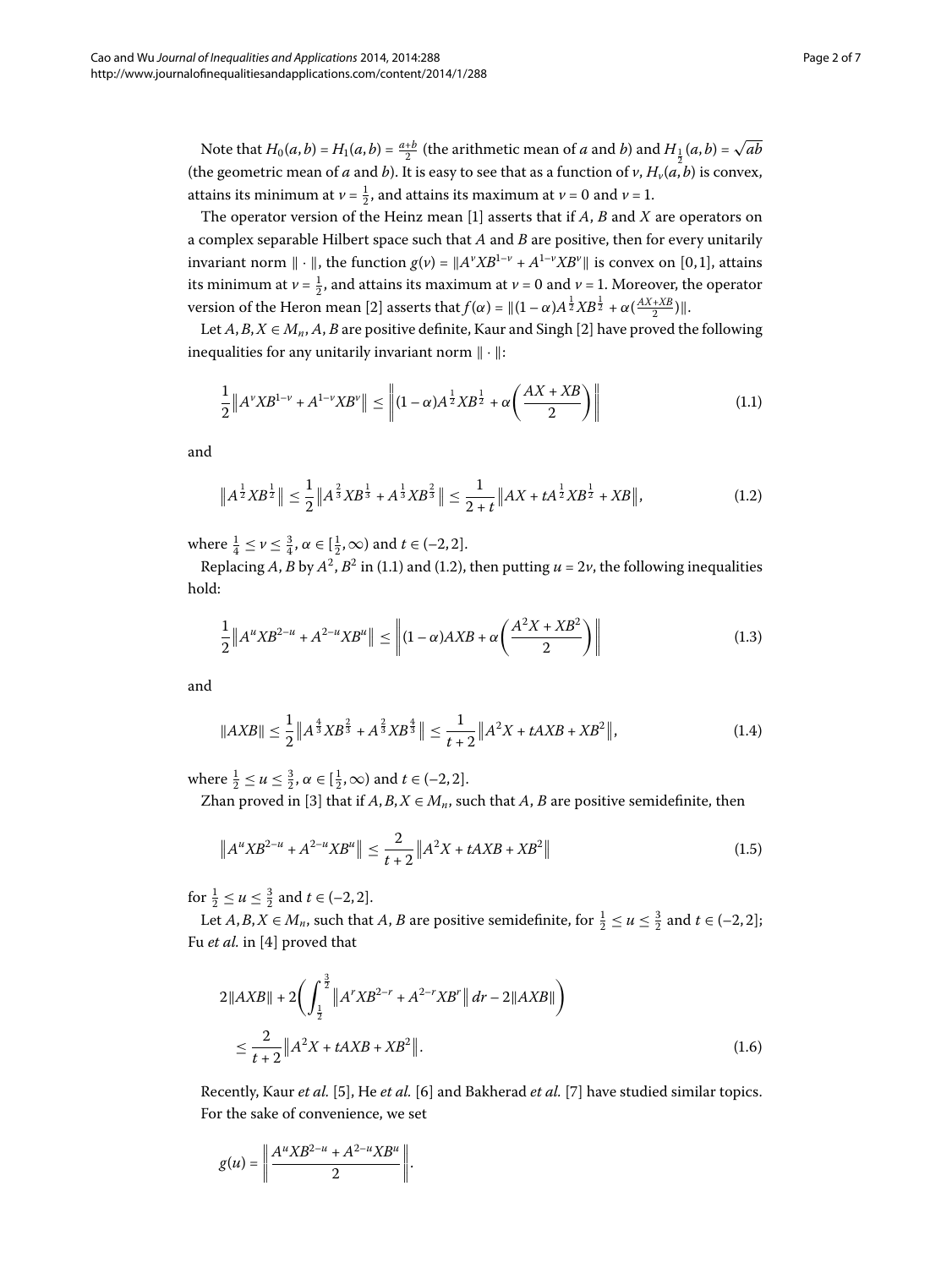<span id="page-2-0"></span>In Section 2[,](#page-2-0) we will generalize and refine some existing inequalities for unitarily invariant norms involving Heron and Heinz means for matrices and present some new refinements of the inequalities above.

## <span id="page-2-1"></span>**2 Main results**

In this section, we firstly utilize the convexity of the function  $g(u)$  to obtain a unitarily invariant norms inequality that leads to another version of the inequality  $(1.6)$ , which is also the refinement of the inequality  $(1.5)$ .

To obtain the results[,](#page-6-7) we need the following lemma on convex functions  $[8, 9]$  $[8, 9]$ .

<span id="page-2-5"></span><span id="page-2-4"></span>**Lemma .** *Let f be a real valued continuous convex function on an interval* [*a*, *b*] *which contains*  $(x_1, x_2)$ *. Then for*  $x_1 \le x \le x_2$ *, we have* 

$$
f(x) \leq \frac{f(x_2) - f(x_1)}{x_2 - x_1} x - \frac{x_1 f(x_2) - x_2 f(x_1)}{x_2 - x_1}.
$$

**Theorem 2.2** Let  $A, B, X \in M_n$ , such that  $A, B$  are positive semidefinite. Then for any uni*tarily invariant norm*  $\|\cdot\|$ ,  $\frac{1}{2} \le u \le \frac{3}{2}$  *and*  $\alpha \in [\frac{1}{2}, \infty)$ ,

$$
||A^u X B^{2-u} + A^{2-u} X B^u|| \le 2(4r_0 - 1)||AXB||
$$
  
+ 4(1 - 2r\_0) ||(1 - \alpha)AXB + \alpha \left(\frac{A^2 X + X B^2}{2}\right)||, \t(2.1)

*where*  $r_0 = \min[\frac{u}{2}, 1 - \frac{u}{2}].$ 

*Proof* For  $\frac{1}{2} \le u \le 1$ , by the convexity of the function  $g(u)$  and Lemma 2[.](#page-2-1)1, presented above, we have

<span id="page-2-2"></span>
$$
g(u) \leq \frac{g(1) - g(\frac{1}{2})}{\frac{1}{2}}u - \frac{\frac{1}{2}g(1) - g(\frac{1}{2}))}{\frac{1}{2}},
$$

which implies

$$
g(u) \le 2(1-u)g\left(\frac{1}{2}\right) + (2u-1)g(1). \tag{2.2}
$$

<span id="page-2-3"></span>By  $(1.3)$  $(1.3)$  $(1.3)$  and  $(2.2)$ , we have

$$
\left\|A^uXB^{2-u}+A^{2-u}XB^u\right\|\leq 4(1-u)\left\|(1-\alpha)AXB+\alpha\left(\frac{A^2X+XB^2}{2}\right)\right\|+2(2u-1)\|AXB\|.
$$

So,

$$
||A^u X B^{2-u} + A^{2-u} X B^u|| \le 2(4r_0 - 1) ||AXB||
$$
  
+ 4(1 - 2r\_0)  $||(1 - \alpha) AXB + \alpha \left(\frac{A^2 X + X B^2}{2}\right)||.$  (2.3)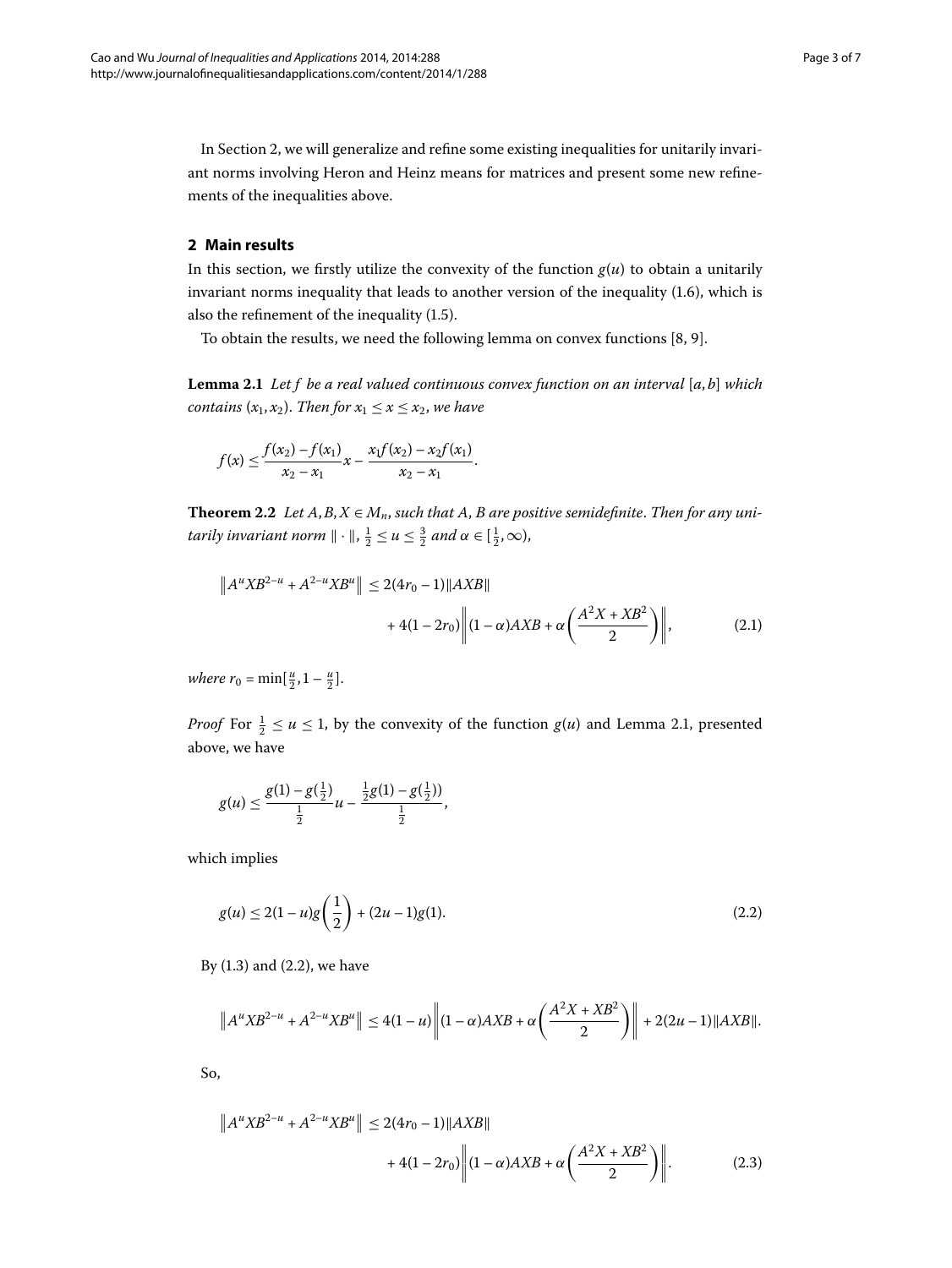For  $1 \le u \le \frac{3}{2}$ , by the convexity of the function  $g(u)$  and Lemma 2[.](#page-2-1)1, presented above, we have

<span id="page-3-0"></span>
$$
g(u) \le \frac{g(\frac{3}{2}) - g(1)}{\frac{1}{2}}u - \frac{g(\frac{3}{2}) - \frac{3}{2}g(1)}{\frac{1}{2}},
$$

which implies

$$
g(u) \le (3 - 2u)g(1) + 2(u - 1)g\left(\frac{3}{2}\right).
$$
\n(2.4)

<span id="page-3-1"></span>By  $(1.3)$  $(1.3)$  $(1.3)$  and  $(2.4)$ , we have

$$
||A^u X B^{2-u} + A^{2-u} X B^u|| \le 2(3 - 2u) ||AXB||
$$
  
+ 4(u - 1)  $||(1 - \alpha) AXB + \alpha \left(\frac{A^2 X + X B^2}{2}\right)||$ .

So,

$$
\|A^u X B^{2-u} + A^{2-u} X B^u \| \le 2(4r_0 - 1) \|AXB\|
$$
  
+ 4(1 - 2r\_0)  $\|(1 - \alpha)AXB + \alpha \left(\frac{A^2 X + X B^2}{2}\right)\|.$  (2.5)

By (2.3) and (2.5), for  $\frac{1}{2} \le u \le \frac{3}{2}$ ,  $\alpha \in [\frac{1}{2}, \infty)$  and  $r_0 = \min[\frac{u}{2}, 1 - \frac{u}{2}]$ , we have the following equivalent inequality:

$$
||A^u X B^{2-u} + A^{2-u} X B^u|| \le 2(4r_0 - 1)||AXB||
$$
  
+ 4(1 - 2r\_0)  $||(1 - \alpha) AXB + \alpha \left(\frac{A^2 X + X B^2}{2}\right)||.$ 

The proof is completed.  $\Box$ 

**Remark 2[.](#page-1-4)3** With a simple computation between the upper bounds in (1.3) and (2.1), obviously we have

$$
\left\| (1 - \alpha) AXB + \alpha \left( \frac{A^2 X + XB^2}{2} \right) \right\|
$$
  
-(4r<sub>0</sub> - 1) ||*AXB*|| - 2(1 - 2r<sub>0</sub>) ||(1 -  $\alpha$ )*AXB* +  $\alpha \left( \frac{A^2 X + XB^2}{2} \right) \right\|$   
=  $(4r_0 - 1) \left\| (1 - \alpha) AXB + \alpha \left( \frac{A^2 X + XB^2}{2} \right) \right\| - (4r_0 - 1) ||AXB||$   
=  $(4r_0 - 1) \left( \left\| (1 - \alpha) AXB + \alpha \left( \frac{A^2 X + XB^2}{2} \right) \right\| - ||AXB|| \right)$   
> 0.

Thus the inequality  $(2.1)$  $(2.1)$  $(2.1)$  is a refinement of the inequality  $(1.3)$ .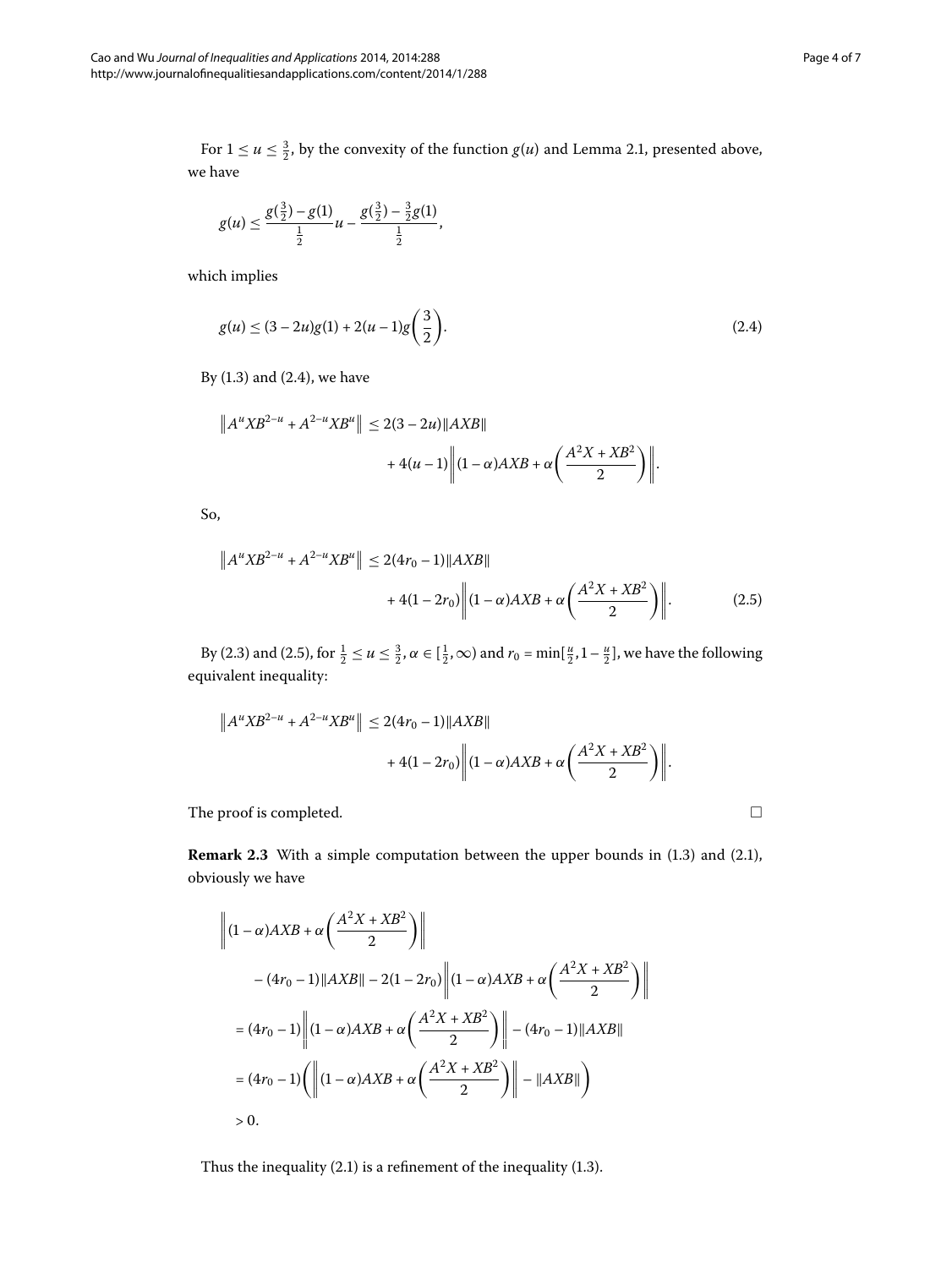<span id="page-4-3"></span>Now, we present a refinement of the inequality  $\|AXB\| \leq \|(1-\alpha)AXB + \alpha(\frac{A^2X+XB^2}{2})\|$ .

**Theorem 2.4** Let  $A, B, X \in M_n$ , such that  $A, B$  are positive semidefinite. Then for any uni $tarily invariant norm  $\|\cdot\|, \frac{1}{2} \le u \le \frac{3}{2}, and \alpha \in [\frac{1}{2}, \infty)$ , we have$ 

<span id="page-4-2"></span>
$$
2\|AXB\| + 2\left(\int_{\frac{1}{2}}^{\frac{3}{2}} \|A^uXB^{2-u} + A^{2-u}XB^u\| \, du - 2\|AXB\| \right) \le \left\|(1-\alpha)AXB + \alpha\left(\frac{A^2X + XB^2}{2}\right)\right\|,
$$
\n(2.6)

*where*  $r_0 = \min[\frac{u}{2}, 1 - \frac{u}{2}].$ 

*Proof* For  $\frac{1}{2} \le u \le 1$ , from Theorem 2.2, we have

$$
||A^u X B^{2-u} + A^{2-u} X B^u|| \le 4(1-u) ||(1-\alpha) AXB + \alpha \left(\frac{A^2 X + X B^2}{2}\right)||
$$
  
+ 2(2u - 1)||AXB||.

By integrating both sides of the inequality above, we have

<span id="page-4-0"></span>
$$
\int_{\frac{1}{2}}^{1} \|A^{u}XB^{2-u} + A^{2-u}XB^{u}\| du
$$
  
\n
$$
\leq 4 \left\| (1-\alpha)AXB + \alpha \left( \frac{A^{2}X + XB^{2}}{2} \right) \right\| \int_{\frac{1}{2}}^{1} (1-u) du
$$
  
\n
$$
+ 2 \|AXB \| \int_{\frac{1}{2}}^{1} (2u - 1) du
$$
  
\n
$$
= \frac{1}{2} \left\| (1-\alpha)AXB + \alpha \left( \frac{A^{2}X + XB^{2}}{2} \right) \right\| + \frac{1}{2} \|AXB\|.
$$
 (2.7)

For  $1 \le u \le \frac{3}{2}$ , from Theorem 2[.](#page-2-5)2, we have

$$
||A^u X B^{2-u} + A^{2-u} X B^u|| \le 2(3 - 2u) ||AXB||
$$
  
+  $4(u - 1) ||(1 - \alpha) AXB + \alpha \left(\frac{A^2 X + X B^2}{2}\right)||.$ 

Similarly, by integrating both sides of the inequality above, we have

<span id="page-4-1"></span>
$$
\int_{1}^{\frac{3}{2}} \|A^{u}XB^{2-u} + A^{2-u}XB^{u}\| du
$$
  
\n
$$
\leq 2\|AXB\| \int_{1}^{\frac{3}{2}} (3-2u) du
$$
  
\n
$$
+ 4\| (1-\alpha)AXB + \alpha \left(\frac{A^{2}X + XB^{2}}{2}\right) \| \int_{1}^{\frac{3}{2}} (2u-1) du
$$
  
\n
$$
= \frac{1}{2} \|(1-\alpha)AXB + \alpha \left(\frac{A^{2}X + XB^{2}}{2}\right) \| + \frac{1}{2}||AXB||.
$$
 (2.8)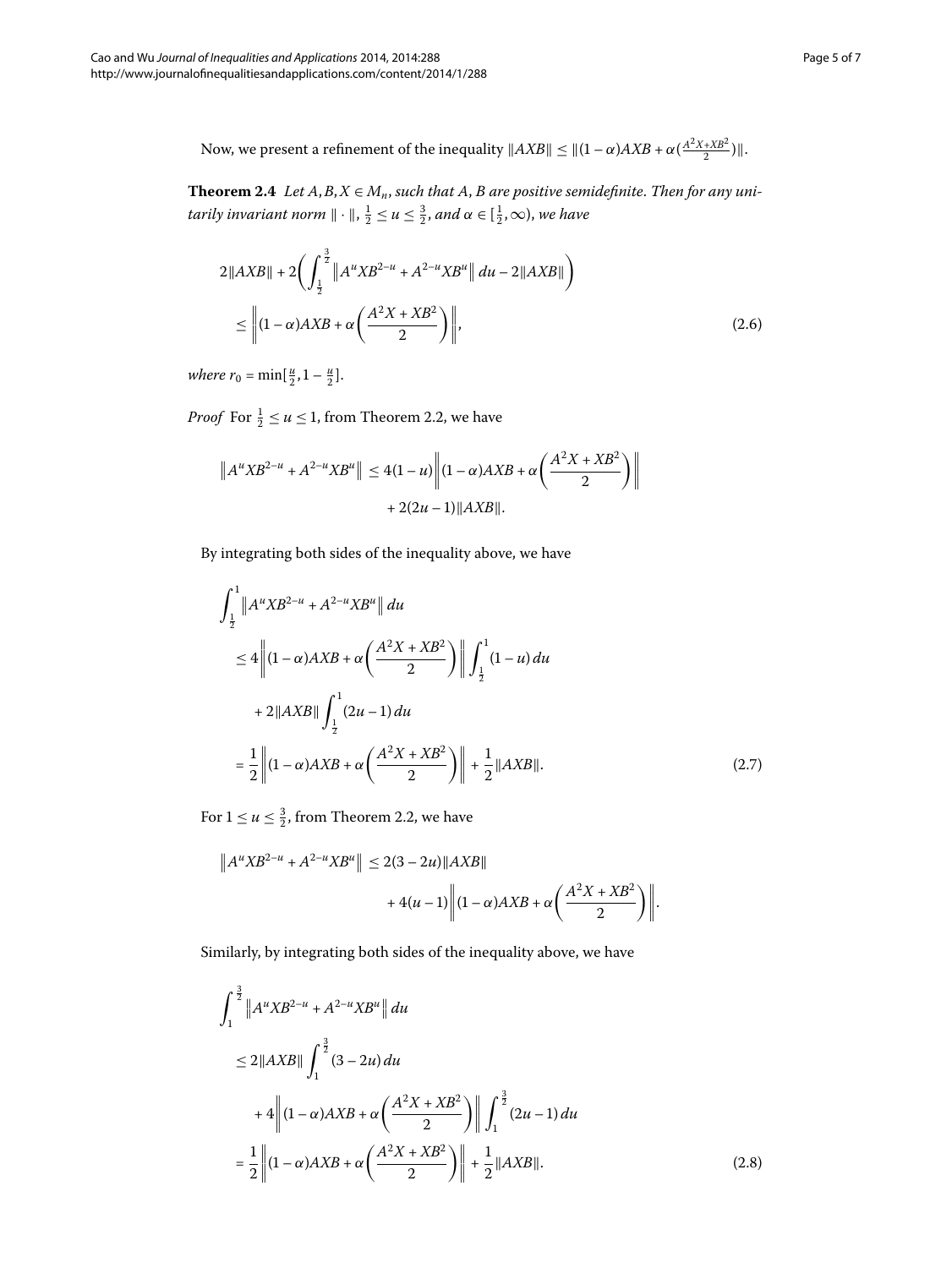It follows from  $(2.7)$  $(2.7)$  $(2.7)$  and  $(2.8)$  that

$$
\int_{\frac{1}{2}}^{\frac{3}{2}} \|A^u X B^{2-u} + A^{2-u} X B^u \| \ du \le \| (1-\alpha) AXB + \alpha \left( \frac{A^2 X + X B^2}{2} \right) \| + \|AXB\|,
$$

which is equivalent to

$$
2\|AXB\| + 2\biggl(\int_{\frac{1}{2}}^{\frac{3}{2}} \|A^uXB^{2-u} + A^{2-u}XB^u\| \, du - 2\|AXB\|\biggr) \\
\leq 2\biggl\|(1-\alpha)AXB + \alpha\biggl(\frac{A^2X + XB^2}{2}\biggr)\biggr\|.
$$

The proof is completed.  $\Box$ 

**Remark 2.5 Obviously,** 

$$
\int_{\frac{1}{2}}^{\frac{3}{2}} \|A^u X B^{2-u} + A^{2-u} X B^u \| du - 2\|A X B\| \ge 0.
$$

<span id="page-5-0"></span>Thus, the inequality (2.6) is a refinement of the inequality  $||AXB|| \le ||(1 - \alpha)AXB$  +  $\alpha(\frac{A^2X+XB^2}{2})$ ||.

Taking  $\alpha = \frac{2}{t+2}$  (-2 <  $t \le 2$ ), the following corollaries are obtained.

**Corollary 2.6** Let  $A, B, X \in M_n$ , such that  $A, B$  are positive semidefinite. Then for any unitarily invariant norm  $\| \cdot \|$  and  $\frac{1}{2} \le u \le \frac{3}{2}$ ,

$$
||A^u X B^{2-u} + A^{2-u} X B^u|| \le 2(4r_0 - 1)||AXB||
$$
  
+ 
$$
\frac{4(1 - 2r_0)}{t + 2} ||A^2 X + t A X B + X B^2||,
$$
 (2.9)

*where*  $r_0 = \min[\frac{u}{2}, 1 - \frac{u}{2}]$  *and*  $-2 < t \le 2$ .

**Corollary 2.7** Let  $A, B, X \in M_n$ , such that  $A, B$  are positive semidefinite. Then for any unitarily invariant norm  $\|\cdot\|$ ,  $\frac{1}{2} \le u \le \frac{3}{2}$ ,

<span id="page-5-1"></span>
$$
2\|AXB\| + 2\left(\int_{\frac{1}{2}}^{\frac{3}{2}} \|A^uXB^{2-u} + A^{2-u}XB^u\| \, du - 2\|AXB\| \right)
$$
  

$$
\leq \frac{2}{t+2} \|A^2X + tAXB + XB^2\|,
$$
 (2.10)

*where*  $r_0 = \min[\frac{u}{2}, 1 - \frac{u}{2}]$  *and*  $-2 < t \le 2$ .

Thus, on the one hand, the inequality (2.9) is a refinement of the inequality  $\|AXB\| \leq$  $\frac{1}{t+2}$   $||A^2X + tAXB + XB^2||$ , and also another version of the inequality (1.6); on the other hand, the inequality  $(2.10)$  $(2.10)$  $(2.10)$  is just the inequality proved in  $[4]$ , so the inequality  $(2.6)$  presented in Theorem 2[.](#page-4-3)4 is also the generalization of the inequality proved in  $[4]$ .